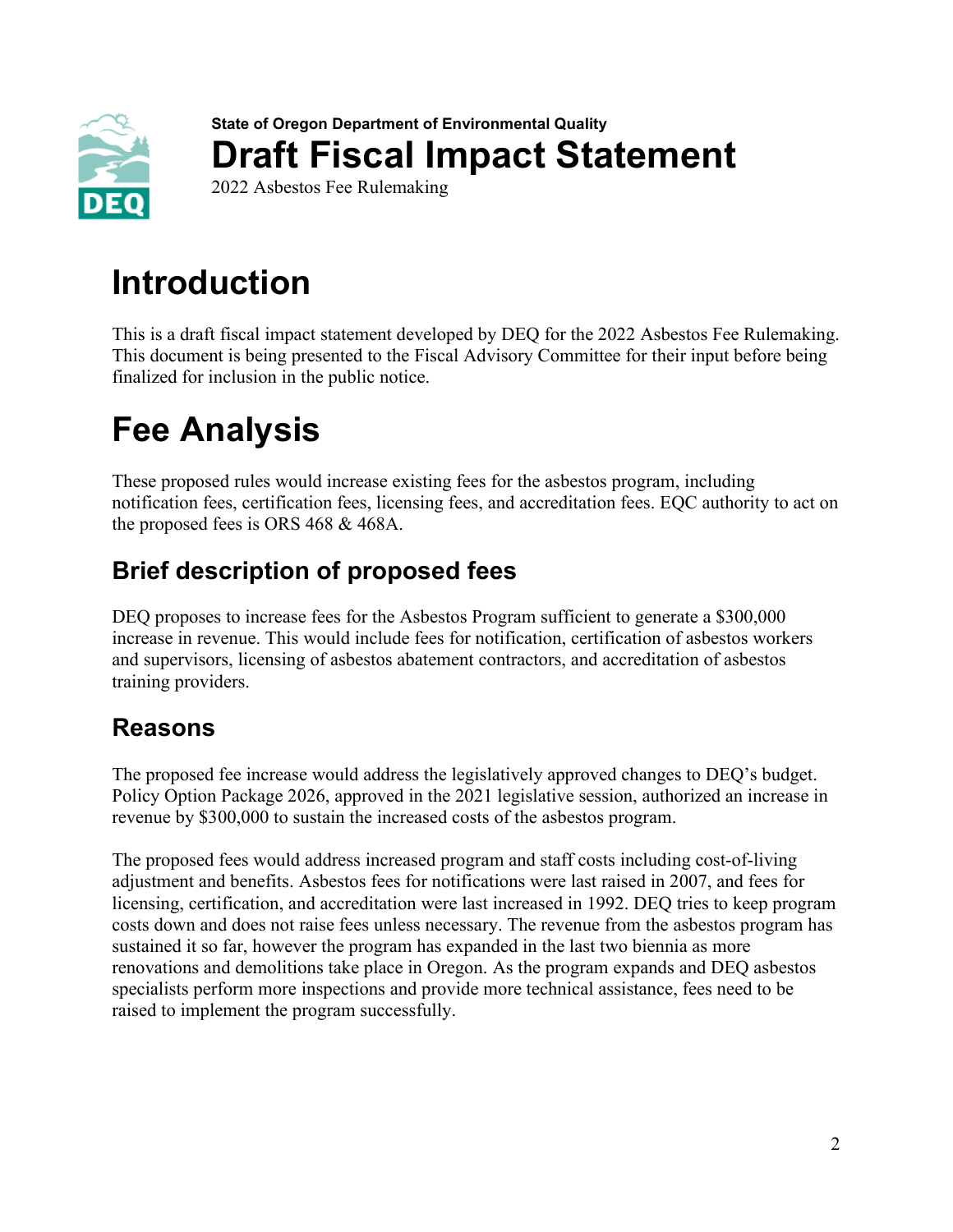## **Fee proposal alternatives considered**

DEQ considered the following alternatives:

- No fee increase, which does not allow DEQ to maintain current service levels.
- Increase all asbestos fee categories across-the-board to reach the targeted \$300,000 revenue increase. This would increase all fees 23% to 27%.
- Increase asbestos fees selectively to reach the targeted \$300,000 revenue increase. This would increase notification fees by 20%, and increase licensing, certification, and accreditation fees by 70%.

## **Fee payer**

Fee payers are asbestos abatement contractors, certified asbestos workers and supervisors, and accredited asbestos training providers.

Fee payers may also include homeowners and/or property owners who are indirectly affected when hiring asbestos abatement contractors.

## **Affected party involvement in fee-setting process**

DEQ will convene a Fiscal Advisory Committee including appointees representing a variety of industries directly and indirectly affected by the proposed fee increase. The FAC will meet on Jan. 18, 2022 to discuss ways to employ the fee increase to allow DEQ to generate the required revenue.

The Fiscal Advisory Committee will also provide comments to the following questions:

- Will the proposed rules have a fiscal impact?
- What is the extent of the impact?
- Will the proposed rules have a significant adverse impact on small businesses? If so, how can DEQ reduce the impact?
- How will adoption of this fee increase affect racial equity in the state?

### **Summary of impacts**

#### [OAR Chapter 340 Division 248 Sections -0180 and -0260](https://secure.sos.state.or.us/oard/displayDivisionRules.action?selectedDivision=1557)

Notification fees would increase by 26% in an across-the board fee increase (Option 1), or by 20%, in a selective fee increase (Option 2). See table below.

Certification fees would increase by 26% in an across-the-board fee increase (Option 1), or 70% in a selective fee increase (Option 2). See table below.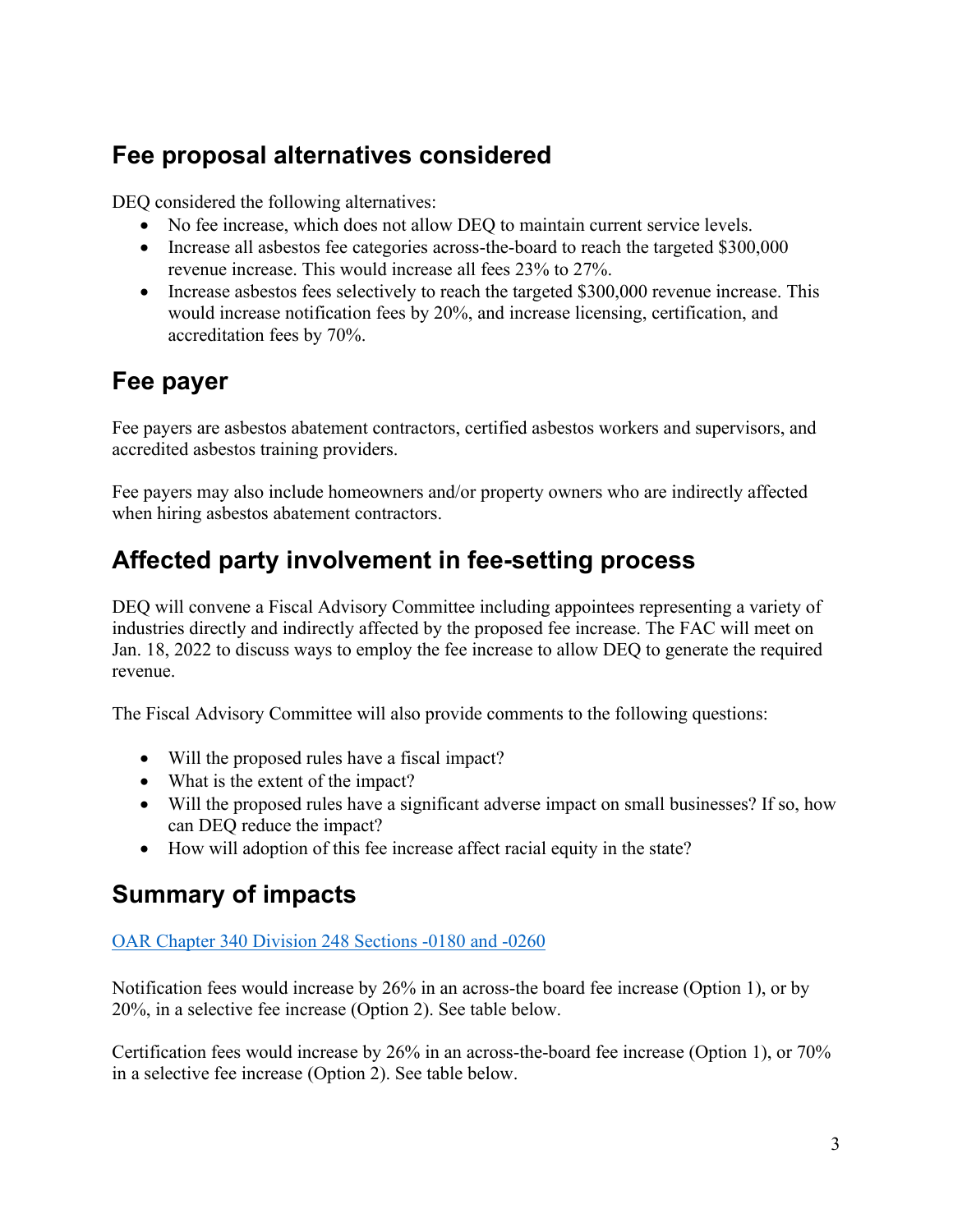Licensing fees would increase by 27% in an across-the-board fee increase (Option 1) or 70% in a selective fee increase (Option 2). See table below.

Accreditation fees would increase by 23% in an across-the-board fee increase (Option 1), or 70% in a selective fee increase (Option 2). See table below.

| <b>Asbestos Fees</b>                             |                    |                                                |                                                |
|--------------------------------------------------|--------------------|------------------------------------------------|------------------------------------------------|
| <b>Notification Fee</b>                          | <b>Current Fee</b> | <b>Increased Fee</b><br><b>Option 1</b><br>26% | <b>Increased Fee</b><br><b>Option 2</b><br>20% |
| Friable (Annual)                                 | \$750              | \$945                                          | \$900                                          |
| Non-Friable (Annual)                             | \$500              | \$630                                          | \$600                                          |
| Non-Friable                                      | \$100              | \$126                                          | \$120                                          |
| <40 Linear Ft.                                   | \$100              | \$126                                          | \$120                                          |
| 40-249 Linear Ft.                                | \$200              | \$252                                          | \$240                                          |
| 250-1,299 Linear Ft.                             | \$400              | \$504                                          | \$480                                          |
| 1,300-2,599 Linear Ft.                           | \$525              | \$662                                          | \$630                                          |
| 2,600-4,999 Linear Ft.                           | \$900              | \$1,134                                        | \$1,080                                        |
| 5,000-9,999 Linear Ft.                           | \$1,050            | \$1,323                                        | \$1,260                                        |
| 10,000-25,999 Linear Ft.                         | \$1,700            | \$2,142                                        | \$2,040                                        |
| 26,000-259,999 Linear Ft.                        | \$2,800            | \$3,528                                        | \$3,360                                        |
| $>260,000$ Linear Ft.                            | \$3,500            | \$4,410                                        | \$4,200                                        |
| <b>Worker and Supervisor</b><br><b>Cards</b>     | <b>Current Fee</b> | <b>Increased Fee</b><br><b>Option 1</b><br>26% | <b>Increased Fee</b><br><b>Option 2</b><br>70% |
| <b>Initial Worker Certification</b>              | \$45               | \$57                                           | \$77                                           |
| Refresher Worker Certification                   | \$45               | \$57                                           | \$77                                           |
| <b>Initial Supervisor Certification</b>          | \$65               | \$82                                           | \$111                                          |
| Refresher Supervisor<br>Certification            | \$65               | \$82                                           | \$111                                          |
| <b>Abatement Contractor</b><br><b>License</b>    | <b>Current Fee</b> | <b>Increased Fee</b><br><b>Option 1</b><br>27% | <b>Increased Fee</b><br><b>Option 2</b><br>70% |
| New Contractor License                           | \$1,000            | \$1,270                                        | \$1,700                                        |
| <b>Contractor License Renewal</b>                | \$1,000            | \$1,270                                        | \$1,700                                        |
| <b>Contractor License Modification</b>           | \$1,000            | \$1,270                                        | \$1,700                                        |
| <b>Training Provider</b><br><b>Accreditation</b> | <b>Current Fee</b> | <b>Increased Fee</b><br><b>Option 1</b><br>23% | <b>Increased Fee</b><br><b>Option 2</b><br>70% |
| <b>Initial Worker Training</b>                   | \$320              | \$394                                          | \$544                                          |
| Refresher Worker Training                        | \$320              | \$394                                          | \$544                                          |
| <b>Initial Supervisor Training</b>               | \$320              | \$394                                          | \$544                                          |
| Refresher Supervisor Training                    | \$320              | \$394                                          | \$544                                          |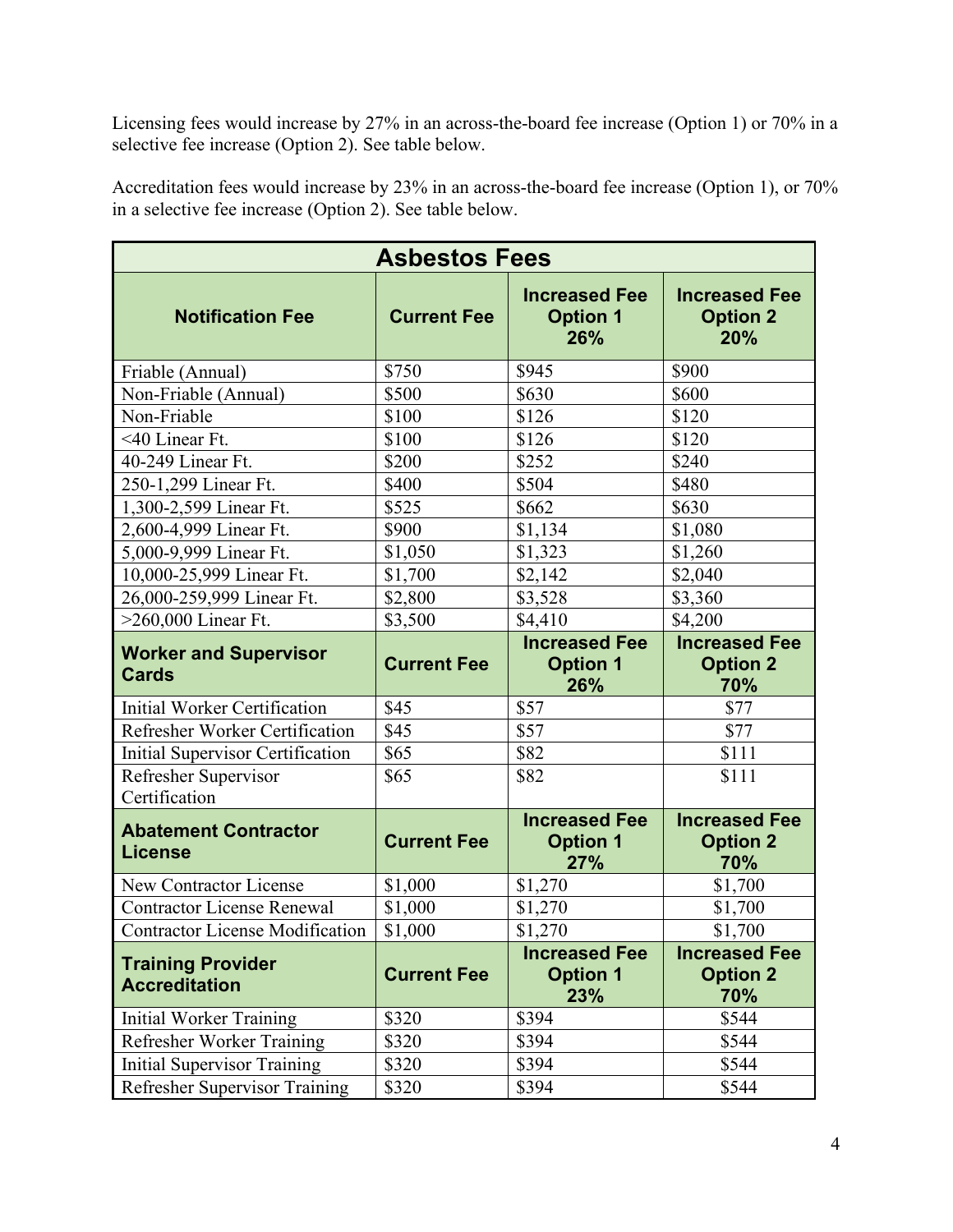### **Fee payer agreement with fee proposal**

DEQ will consider advisory committee input and comments received during the public comment period in developing final rule revisions. DEQ will not ask fee payers and other stakeholders to agree with the proposal.

### **Links to supporting documents for proposed fees**

Oregon Administrative Rules [Chapter 340 Division 248-0180](https://secure.sos.state.or.us/oard/viewSingleRule.action;JSESSIONID_OARD=puT5C40t6imbLTYSDRTqwVJY39ybptX1MDiyo2KgXBxrqwwyBr_x!2121836845?ruleVrsnRsn=252441) Oregon Administrative Rules [Chapter 340 Division 248-0260](https://secure.sos.state.or.us/oard/viewSingleRule.action;JSESSIONID_OARD=puT5C40t6imbLTYSDRTqwVJY39ybptX1MDiyo2KgXBxrqwwyBr_x!2121836845?ruleVrsnRsn=252449) Oregon Revised Statutes [468](https://www.oregonlegislature.gov/bills_laws/ors/ors468.html) & [468A](https://www.oregonlegislature.gov/bills_laws/ors/ors468a.html)

### **How long will the current fee sustain the program?**

| <b>Current Fees</b>                   |                                                                                              |      |  |  |
|---------------------------------------|----------------------------------------------------------------------------------------------|------|--|--|
| Program costs covered by fees         | \$1,192,457                                                                                  | 100% |  |  |
| Program costs covered by General Fund | \$0                                                                                          | 0%   |  |  |
| Fee Last Changed                      | 2007 (Notifications), 1992 (Licensing,<br>Certification, Training Provider<br>Accreditation) |      |  |  |

An increase in revenue is expected to sustain the program through July 2026.

| <b>Proposed Fees</b>                                |              |         |  |  |
|-----------------------------------------------------|--------------|---------|--|--|
| Expected change in revenue $(+/-)$                  | \$300,000    | $~10\%$ |  |  |
| Main GF required by statute/rule to fund<br>program | \$0          | 0%      |  |  |
| Proposed fee allows General Fund replacement        | <b>SO</b>    | 0%      |  |  |
| Expected effective date                             | July 1, 2022 |         |  |  |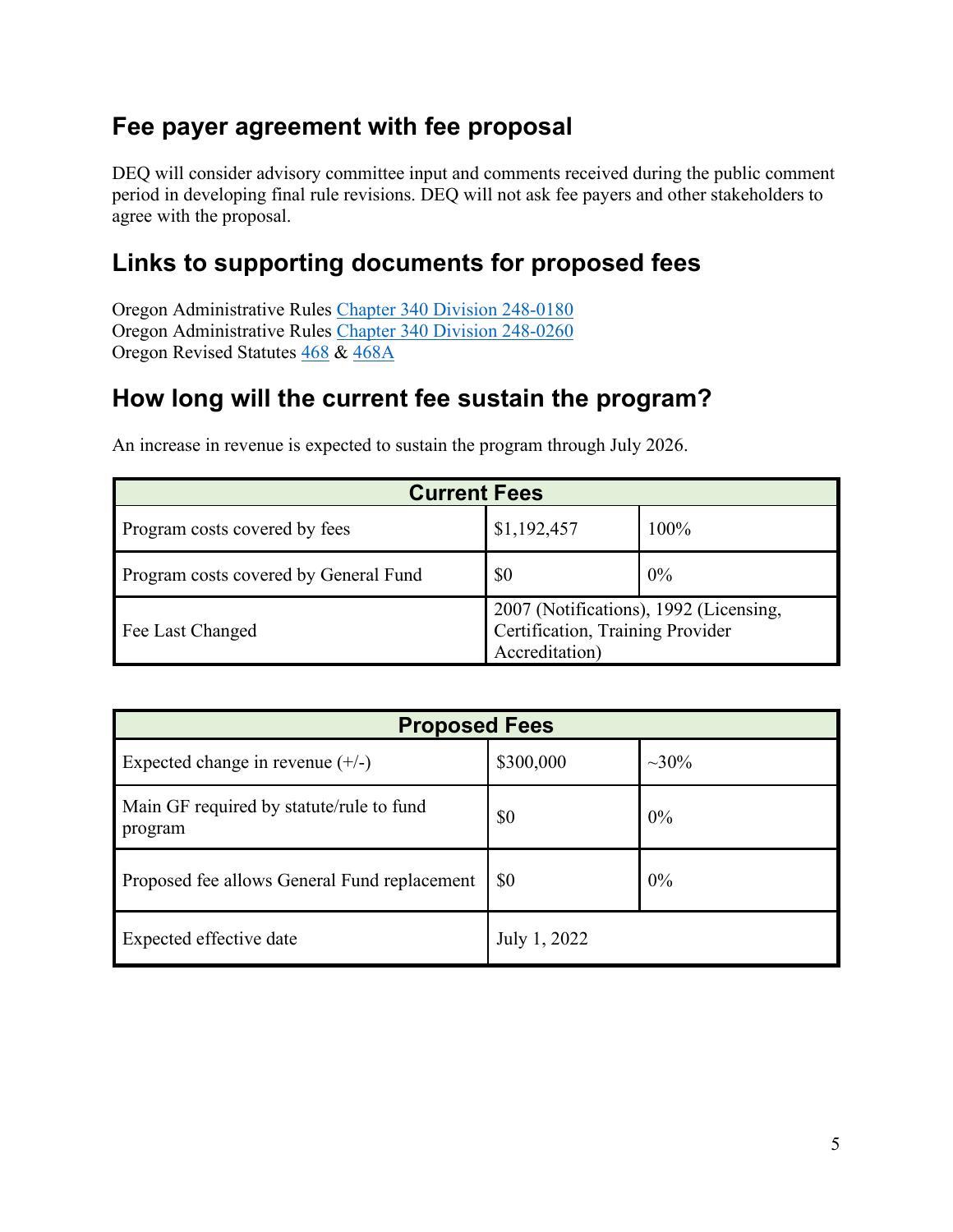| <b>Transactions and Revenue*</b> |                                  |                                          |                                 |                                    |
|----------------------------------|----------------------------------|------------------------------------------|---------------------------------|------------------------------------|
| <b>Biennium</b>                  | <b>Number of</b><br>transactions | <b>Number of</b><br>fee<br><b>payers</b> | Impact on<br>revenue<br>$(+/-)$ | <b>Total</b><br>revenue<br>$(+/-)$ |
| FY2021                           | 5472                             | 5472                                     | \$0                             | 1,192,457                          |
| $Next FY**$                      | 5472                             | 5472                                     | \$300,000                       | ,498,427                           |

\*This table's data is approximate. Some transactions in the asbestos program cover multiple purchases (i.e., multiple worker or supervisor cards purchased at once). Most abatement contractors submit multiple notifications annually, so the number of payers may not be accurate. The number of transactions does not necessarily reflect the number of payers.

\*\*The total revenue for the next fiscal year assumes the same revenue as FY2021, with the additional revenue from factoring in the fee increase.

## **Statement of fiscal and economic impact**

183.335 (2)(b)(E); 183.540 [Fiscal Impact Analysis](http://deqsps/programs/rulemaking/SitePages/Fiscal%20and%20economic%20impact.aspx)

## **Fiscal and Economic Impact**

An increase in asbestos notification fees, certification fees, accreditation fees, and licensing fees would affect approximately 72 licensees, 6 training providers, and 1,222 certificate holders directly. This increase would increase program revenue by \$300,000 in the 2023-2025 biennium.

## **Statement of Cost of Compliance**

### **State agencies**

Federal and state agencies should not be affected by this fee increase rulemaking unless they employ asbestos staff or require asbestos abatement work in an agency building.

### **Local governments**

Local government should not be affected by this fee increase rulemaking unless they employ asbestos staff or require asbestos abatement work in a government building.

### **Public**

The proposed rules may affect the public indirectly. Homeowners, property owners, and facility owners/operators hire asbestos abatement contractors to perform asbestos abatement projects during renovation or demolition activities.

### **Large businesses - businesses with more than 100 employees**

Most asbestos abatement contractors and training providers are small businesses, however there are some that employ more than 100 individuals. Those businesses will be directly affected by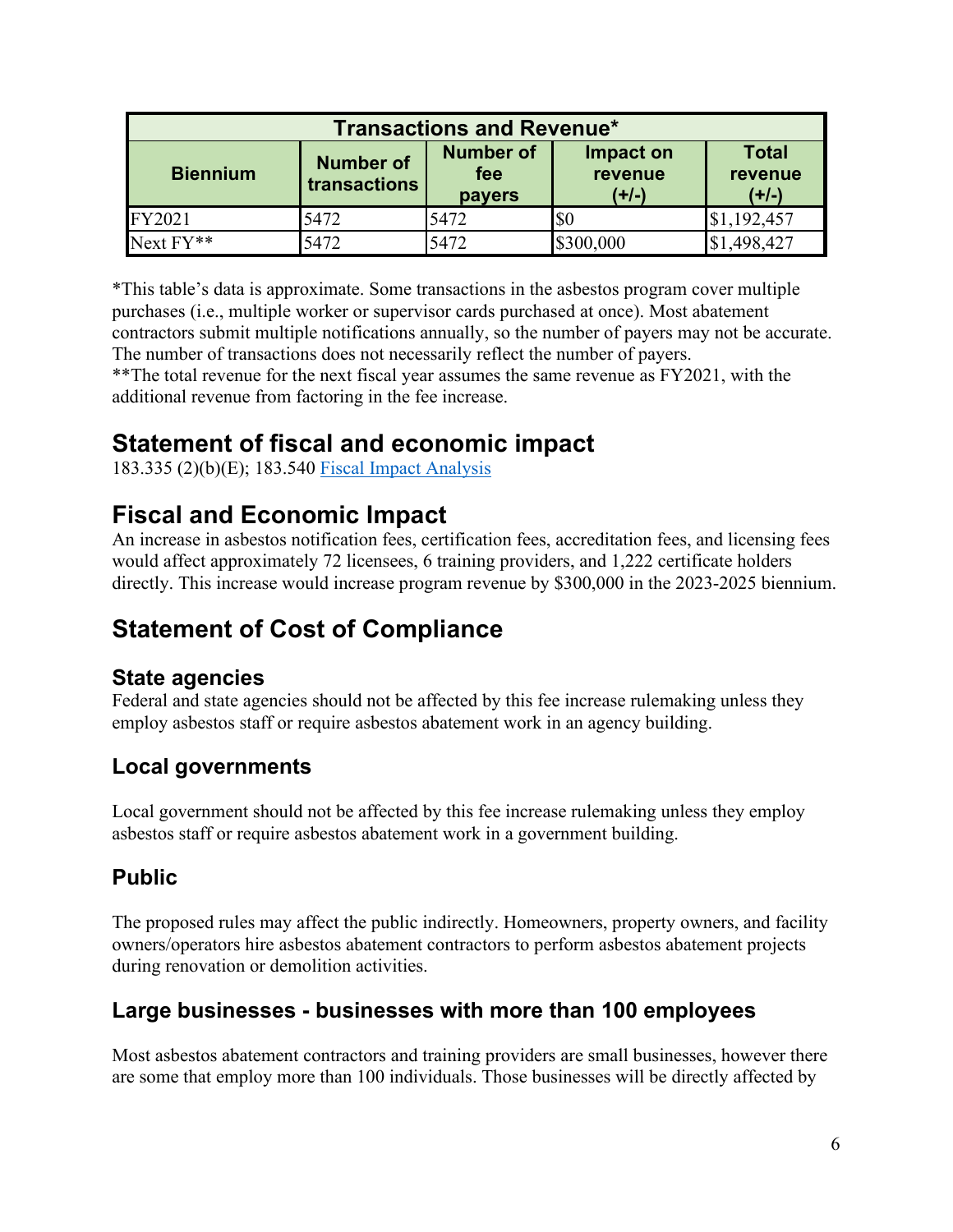the asbestos notification fee increase, worker and supervisor certification fee increase, licensing fee increase, and, in some cases, the training provider accreditation fee increase.

Large businesses who require asbestos abatement may be affected indirectly by the increase of asbestos fees. Because training providers and asbestos abatement contractors will be required to pay higher fees, these entities may increase prices to offset costs.

### **Small businesses – businesses with 100 or fewer employees**

Most asbestos abatement contractors are small businesses. The increase in worker and supervisor certification fees, licensing fees, and notification fees will affect them directly. Most accredited asbestos training providers are also small businesses, and the increase of training provider fees will affect them directly.

Small businesses who require asbestos abatement may be affected indirectly by the increase of asbestos fees. Because training providers and asbestos abatement contractors will be required to pay higher fees, these entities may increase prices to offset costs.

### **ORS 183.336 Cost of Compliance Effect on Small Businesses**

#### **1. Estimated number of small businesses and types of businesses and industries with small businesses subject to proposed rule.**

Based on the list of existing licensed asbestos abatement contractors and accredited asbestos training providers, 76 small businesses will be subject to the fee increase.

- 71 asbestos abatement contractors
- 5 accredited asbestos training providers

#### **2. Projected reporting, recordkeeping, and other administrative activities, including costs of professional services, required for small businesses to comply with the proposed rule.**

The proposed rules should not require any additional administrative activities. All affected parties already have systems in place to comply with the proposed fee increase.

#### **3. Projected equipment, supplies, labor, and increased administration required for small businesses to comply with the proposed rule.**

The proposed rules will not require any additional resources. There should be no changes to administration requirements to comply with the proposed fee increase.

#### **4. Describe how DEQ involved small businesses in developing this proposed rule.**

The Fiscal Advisory Committee included representatives from a variety of asbestos industry types, including contractors, inspectors, training providers, local government agencies, and community organizations.